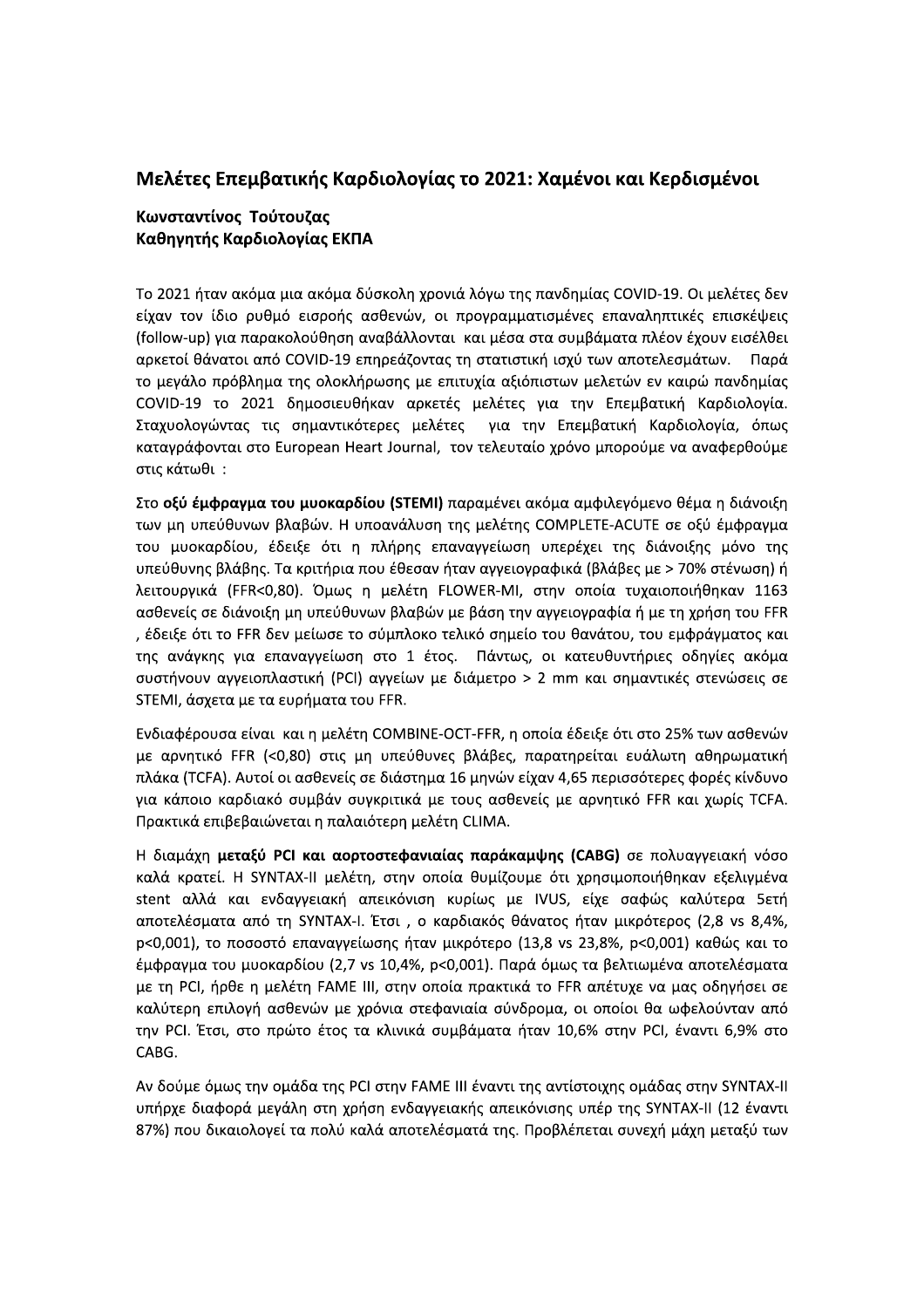δύο μεθόδων με νέες μελέτες. Παραμένει όμως σε πολυαγγειακή νόσο στα χρόνια στεφανιαία σύνδρομα πρώτη επιλογή η χειρουργική αντιμετώπιση σε ορισμένες ομάδες, όπως σε νόσο στελέχους και σε ασθενείς με σακχαρώδη διαβήτη. Η χρονιά για την αορτοστεφανιαία παράκαμψή δεν έκλεισε καλά, διότι το CABG υποβαθμίστηκε το σε ένδειξη IIa από I στη χρόνια στεφανιαία νόσο από τις κατευθυντήριες Αμερικάνικες οδηγίες, ελέω της μελέτης ISCHEMIA, και οι χειρουργικές εταιρίες απέσυραν την υποστήριξή τους στις οδηγίες, αν και ο πρώτος συγγραφέας ήταν καρδιοχειρουργός. Αναμένονται νέες μεταναλύσεις και εξελίξεις στο θέμα.

Στο θέμα της τεχνολογικής εξέλιξης των μπαλονιών και των stent είχαμε επίσης σημαντικές μελέτες. Πρώτον, μια μεγάλη μετα-ανάλυση έδειξε ότι στα 2,5 έτη η χρήση των πολύ λεπτών πλεγμάτων στα stent (ultra-thin) μειώνει τους θανάτους που σχετίζονται με το αγγείο-στόχο, συγκριτικά με τα δεύτερης γενιάς drug eluting stent, χωρίς όμως να μειώνεται η συνολική θνητότητα και τα εμφράγματα. Δεύτερον, τα νεότερα stent που απελευθερώνουν sirolimus έχουν καλύτερα αποτελέσματα στο ένα έτος συγκριτικά με το Resolute Onyx stent (target vessel failure 7,2 έναντι 10,9%, p< 0,001) (μελέτη SUGAR RCT). Τρίτον, σε μικρής διαμέτρου αγγεία < 3 mm η μελέτη BASKET-SMALL-2 έδειξε ότι η χρήση των μπαλονιών που εκλύουν φάρμακο (DEB: Drug Eluting Balloon) είχαν το ίδιο ποσοστό καρδιακών συμβαμάτων στα 3 έτη (15%) σε σχέση με τα stents. Η μετα-ανάλυση όμως DEDALUS έδειξε ότι στα 3 έτη η επαναστένωση είναι μεγαλύτερη στα DEB κατά 58%.

Η χρήση της **περιστροφικής αθηρεκτομής** τριπλασιάσθηκε στις ΗΠΑ από 1,1% το 2009 σε 3% το 2016 μειώνοντας κατά 2% τη θνησιμότητα, αλλά και αυξάνοντας κατά 18% τον κίνδυνο για ρήξη του αγγείου. Όσον αφορά τη χρήση της ενδαγειακής λιθοτριψίας (IVL) η μελέτη DISRUOT CAD III σε 432 τυχαιοποιημένους ασθενείς έδειξε ότι είναι ασφαλής και αποτελεσματική σε ασβεστωμένες στεφανιαίες αρτηρίες. Προφανώς βέβαια χρειάζονται περισσότερα στοιχεία για την εφαρμογή της στην κλινική πράξη.

Μια ακόμα αρνητική μελέτη για το FFR TO 2021 ήταν η χρήση του για την αξιολόγηση του τελικού αποτελέσματος της PCI. Έτσι, στο 32% των ασθενών το FFR μετά από την PCI ήταν < 0,90 και χρειάσθηκε να γίνει επιπλέον παρέμβαση. Όμως δεν μεταφράσθηκε η βελτίωση του FFR μετά από PCI σε καλύτερα αγγειογραφικά και κλινικά αποτελέσματα (μελέτη TARGET FFR RCT). Αντίθετα, η IVUS-XPL RCT επιβεβαίωσε ότι η απεικόνιση με IVUS βελτιώνει σημαντικά, κατά 50%, τα κλινικά συμβάματα σε μακρές βλάβες > 28 mm στην 5ετία.

Σημαντικές μελέτες είχαμε το 2021 για την **φαρμακοθεραπεία** στην Επεμβατική Καρδιολογία. Η MASTERDAPT έδειξε ότι η διακοπή της ασπιρίνης 30-45 ημέρες μετά από PCI σε υψηλού αιμορραγικού κινδύνου ασθενείς δεν επηρέασε την ασφάλεια και την αποτελεσματικότητα της επέμβασης στο έτος, αντίθετα, μείωσε κατά 2,82% τον κίνδυνο για αιμορραγίες. Αντίθετα η μελέτη STOPDAPT-2 έδειξε ότι η διπλή αντιαιμοπεταλιακή αγωγή για 1 μήνα είχε χειρότερα αποτελέσματα συγκριτικά με την 12μηνη χορήγηση της ασπιρίνης με την κλοπιδογρέλη. Το θέμα έγινε ακόμα πιο σύμπλοκο με τη δημοσίευση μεγάλης μετα-ανάλυσης 32145 ασθενών από 5 τυχαιοποιημένες μελέτες, στην οποία φάνηκε ότι η διακοπή της ασπιρίνης 3 μήνες μετά από τη PCI δεν αυξάνει τα ισχαιμικά επεισόδια, ενώ μειώνει κατά 37% τον σχετικό κίνδυνο για αιμορραγίες. Παρόμοια αποτελέσματα έδειξε και η μελέτη TWILIGHT-HBR με μονοθεραπεία με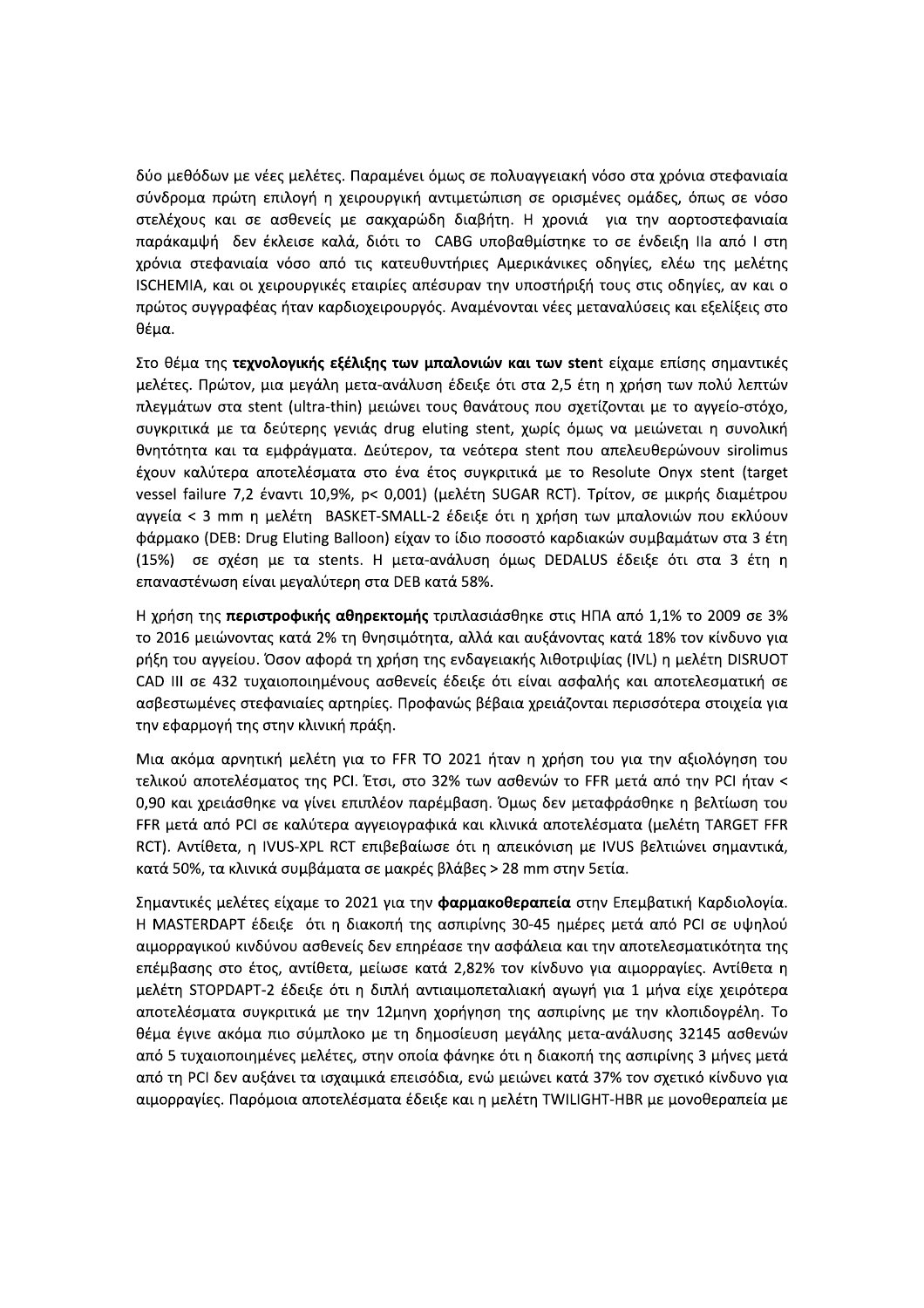τικαγκρελόρη για 3 μήνες μετά από τη PCI. Φαίνεται λοιπόν ότι η βραχυπρόθεσμη χορήγηση της διπλής αντιαιμοπεταλιακής αγωγής δεν υστερεί σε κάποιες ομάδες από τη 12μηνη.

Σημαντικές μελέτες παρουσιάσθηκαν και για την αποκλιμάκωση της αντιαιμοπεταλιακής αγωγής μετά από PCI. Έτσι η μελέτη TALOS-AMI ήταν η πρώτη που έδειξε ότι μπορούμε να αλλάξουμε την τικαγκρελόρη σε κλοπιδογρέλη σε ασθενείς με οξύ έμφραγμα του μυοκαρδίου με σχεδόν υποδιπλασιασμό των συμβαμάτων από 8,2 σε 4,6%, κυρίως μέσω της μείωσης των αιμορραγικών επεισοδίων. Ακόμη η μελέτη HOST-EXAM έδειξε ότι η μονοθεραπεία με κλοπιδογρέλη 6-18 μήνες μετά από PCI έναντι της ασπιρίνης είχε καλύτερα αποτελέσματα στο σύμπλοκο τελικό σημείο (θάνατος, έμφραγμα, εγκεφαλικό, επανεισαγωγές και αιμορραγίες).

Στο πεδίο των δομικών καρδιοπαθειών και ειδικά με τη διακαθετηριακή αντιμετώπιση της αορτικής βαλβίδας (TAVI) δημοσιεύθηκαν οι νέες κατευθυντήριες οδηγίες των Αμερικανικών και Ευρωπαϊκών Εταιρειών, στις οποίες χαλάρωσαν τα όρια της χρήσης ΤΑVΙ. Έτσι συστήνουν σε ηλικίες πάνω από 75 την TAVI, ενώ τη χειρουργική αντικατάσταση μόνο σε ασθενείς με χαμηλό διεγχειρητικό κίνδυνο (STS score ή EUROSCORE II < 4%). Η δε μελέτη SOLVE-TAVI έδειξε ότι οι εξελιγμένες βαλβίδες της σειράς SAPIEN και της CoreValve-Evolute δεν έχουν διαφορά ως προς τη θνησιμότητα, τα εγκεφαλικά επεισόδια, τη παραβαλβιδική διαφυγή και την ανάγκη για μόνιμο βηματοδότη. Η δε μελέτη SCOPE-2 έδειξε ότι η νεότερη βαλβίδα Accurate – neo δεν είναι εφάμιλλη της CoreValve-Evolute, διότι έχει 1,8% απόλυτη διαφορά ως προς τον κίνδυνο θανάτου ή εγκεφαλικού στο ένα έτος. Προφανώς, η μεγάλη αύξηση της παραβαλβιδικής διαφυγής (από 3 σε 10%, p<0,001) μπορεί να εξηγεί αυτά τα ευρήματα. Πιθανώς, η χρήση της Accurate neo 2, η οποία έχει ποσοστό μέτριας ή σοβαρής παραβαλβιδικής διαφυγής μόλις 2,5% να λύσει τα παραπάνω προβλήματα.

Δύο μελέτες αρνητικές για τη χρήση συσκευών προστασίας για αγγειακά εγκεφαλικά κατά τη διάρκεια της TAVI δημοσιεύθηκαν το τελευταίο έτος (REFLECTI I και II) με τη χρήση της συσκευής Triguard. Η μελέτη DIRECTAVI από τη Γαλλία απέδειξε ότι η χρήση της προδιάτασης με μπαλόνι στη βαλβίδα Sapien δεν χρειάζεται να γίνεται προγραμματισμένα ως ρουτίνα, επιβεβαιώνοντας τα αποτελέσματα της δικής μας μελέτη (DIRECT) η οποία απέδειξε παρόμοια αποτελέσματα για τη βαλβίδα CoreValve

Όσον αφορά τα μακροχρόνια αποτελέσματα της ΤΑVΙ δημοσιεύθηκε η μελέτη ΝΟΤΙΟΝ σε χαμηλού κινδύνου ασθενείς (STS score< 3%) και έδειξε στην 8ετία παρόμοια αποτελέσματα με τη χειρουργική αντικατάσταση ως προς το θάνατο (51,8 έναντι 52,6%), το εγκεφαλικό επεισόδιο (8,3 έναντι 9,1%) και έμφραγμα (6,2 έναντι 3,8%). Η δε εκφύλιση της βαλβίδας ήταν μικρότερη στην ομάδα της TAVI (13,9 έναντι 28,3%).

Παρόμοια αποτελέσματα δημοσιεύθηκαν και από τη δική μας ομάδα σε ακόμα υψηλότερου κινδύνου ασθενείς στα 7 έτη, δείχνοντας ότι η εμπειρία των Ελλήνων χειριστών είναι σε αντίστοιχο επίπεδο με τα καλύτερα κέντρα του εξωτερικού. Το ίδιο αποτυπώνεται και από τη στατιστική υπηρεσία του ΚΕΣΥ που αναλύει τα στοιχεία από όλα τα κέντρα TAVI. Στα σημαντικά νέα του 2021 οι πρώτες εμφυτεύσεις Myval σε βιοπροσθετικές βαλβίδες μιτροειδούς, σε δακτύλιο τριγλώχινας από τη Μονάδα Δομικών Καρδιοπαθειών Παθήσεων – Βαλβιδοπαθειών του Ιπποκρατείου ΓΝΑ, αλλά και ακολούθως από ιδιωτικές κλινικές, που ανοίγουν νέες οδούς